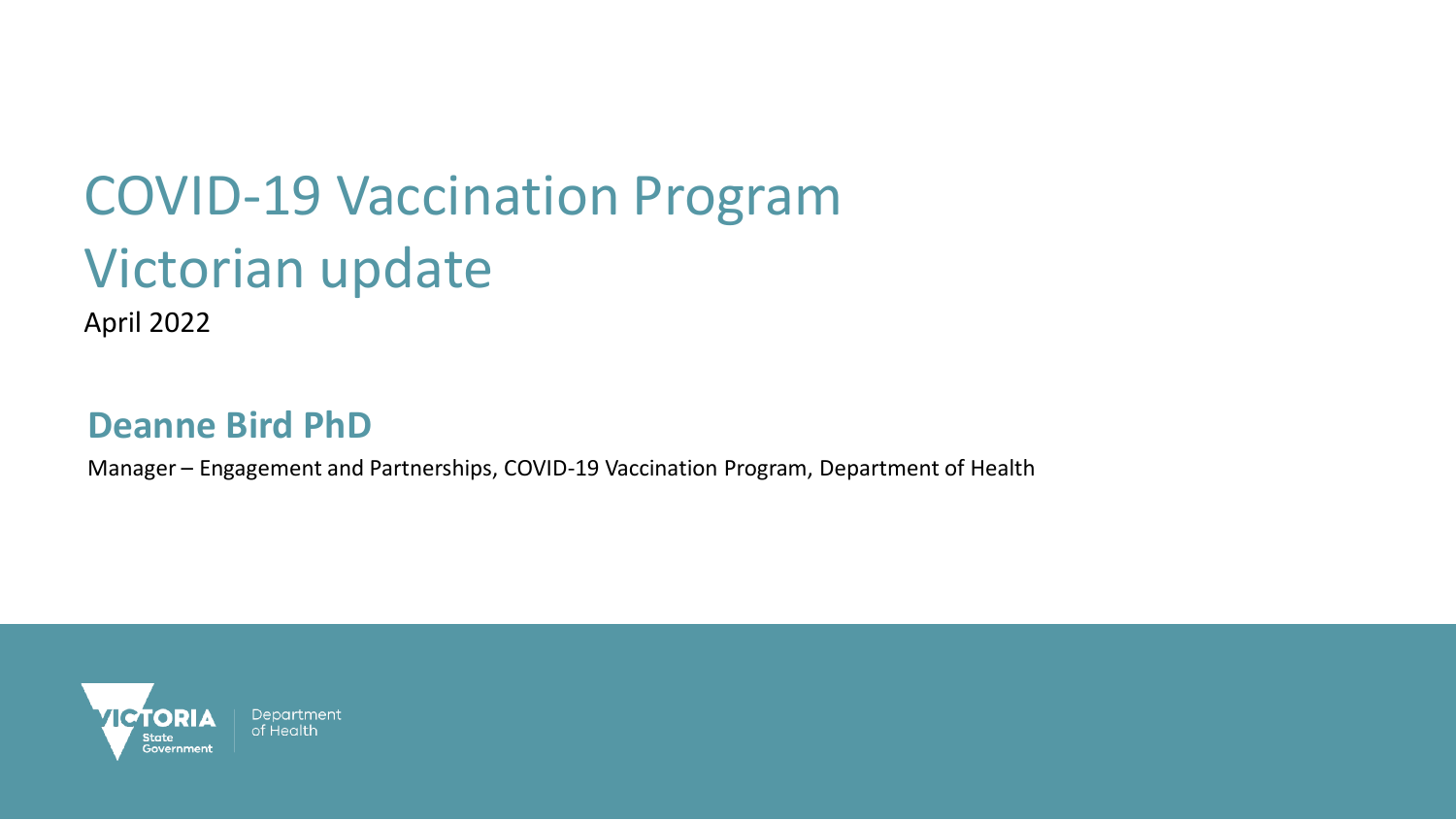# Daily Update – 20 April 2022

### **VICTORIAN COVID-19 UPDATE: 20 APRIL 2022**

67.1% have received 3 vaccine doses (18+)

94.5% have received 2 vaccine doses (12+)

| 3,476                          |              | 6,176,733                  |                        |
|--------------------------------|--------------|----------------------------|------------------------|
| Doses at state sites yesterday |              | Doses at state sites total |                        |
| 437                            |              | 34                         |                        |
| Hospitalised                   |              | ICU (active + cleared)     |                        |
| 12                             |              | 14                         |                        |
| Ventilated                     |              | Lives lost                 |                        |
| 10,628<br>New cases            | Rapid 7,440  | 15,868<br><b>PCR</b> tests | 53,518<br>Active cases |
|                                | PCR<br>3,188 |                            |                        |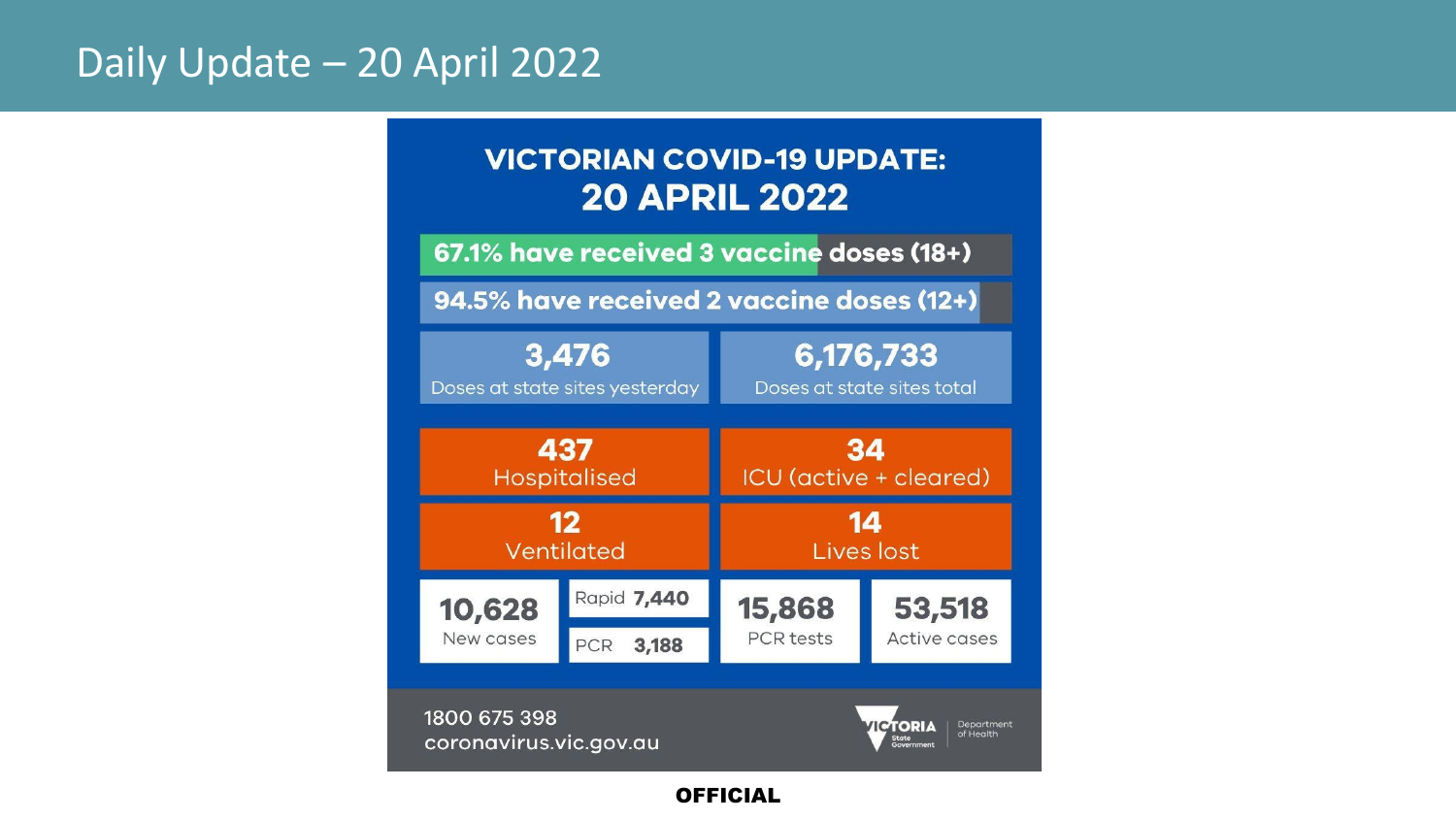- 1. COVID-19 Winter Dose
- 2. In-home vaccination services
- 3. Change to the definition of COVID-19 Vaccination status
- 4. It's a Mob Thing First Nations Health and Music Festival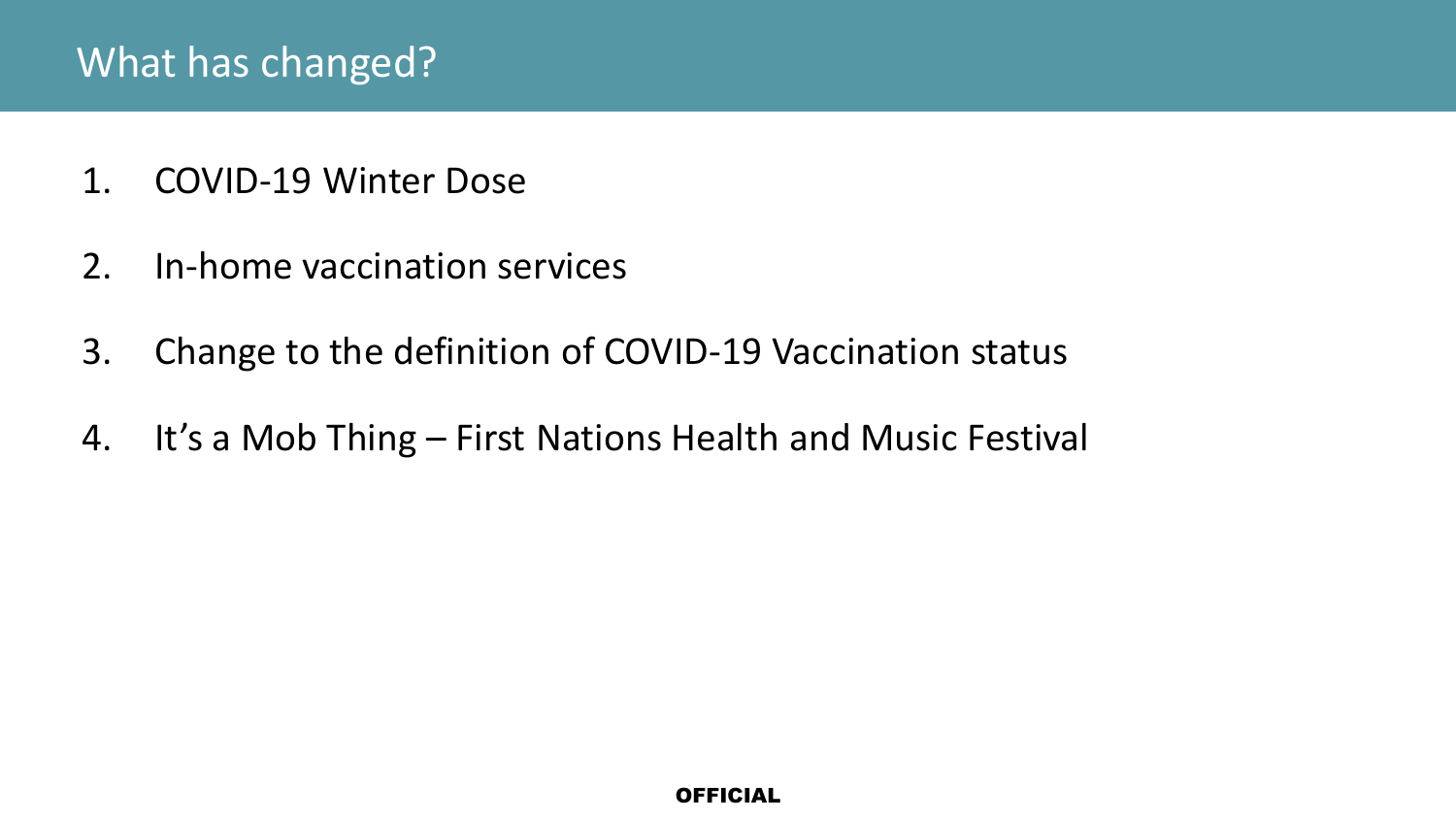### **What has changed?**

• The Australian Technical Advisory Group on Immunisation (ATAGI) has approved a 'winter dose' of COVID-19 vaccine for selected cohorts at greatest risk of severe illness from COVID-19 and who have received their primary vaccination and third dose.

### **Who is eligible?**

• Those eligible for a winter dose are 1) people aged 65 years and older, 2) residents of aged care and disability facilities, 3) people aged 16 or over who are severely immunocompromised & 4) Aboriginal and Torres Strait Islander people aged 50 years and older.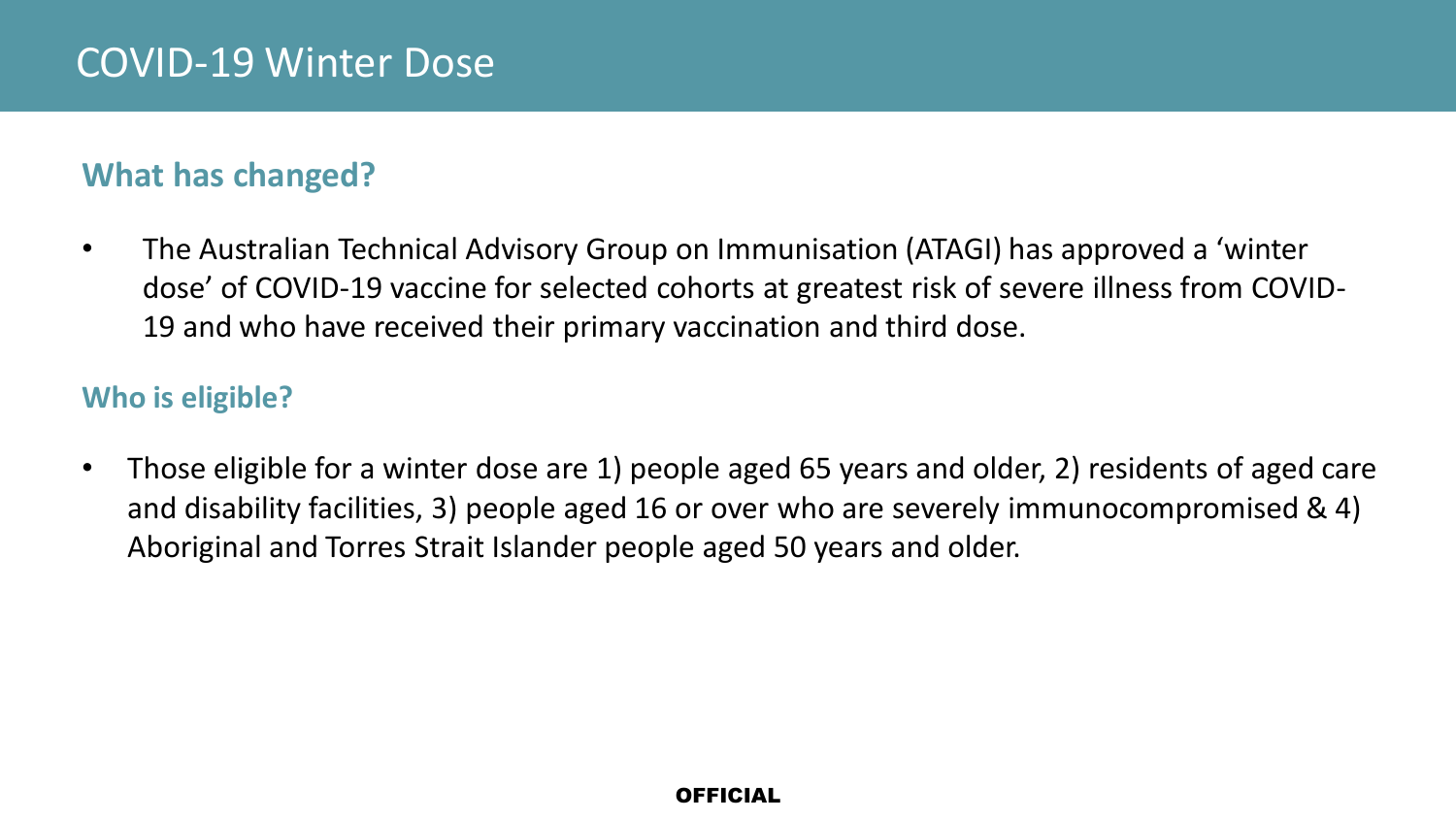### **When can eligible people receive a winter dose?**

• Eligible people will be able to have their winter dose four months after receiving their third dose or from four months after a confirmed COVID-19 infection, if an infection has occurred since the person's third dose.

### **A note on co-administration**

• Eligible people will be able to receive their COVID-19 vaccine winter dose at the same appointment as their flu vaccination.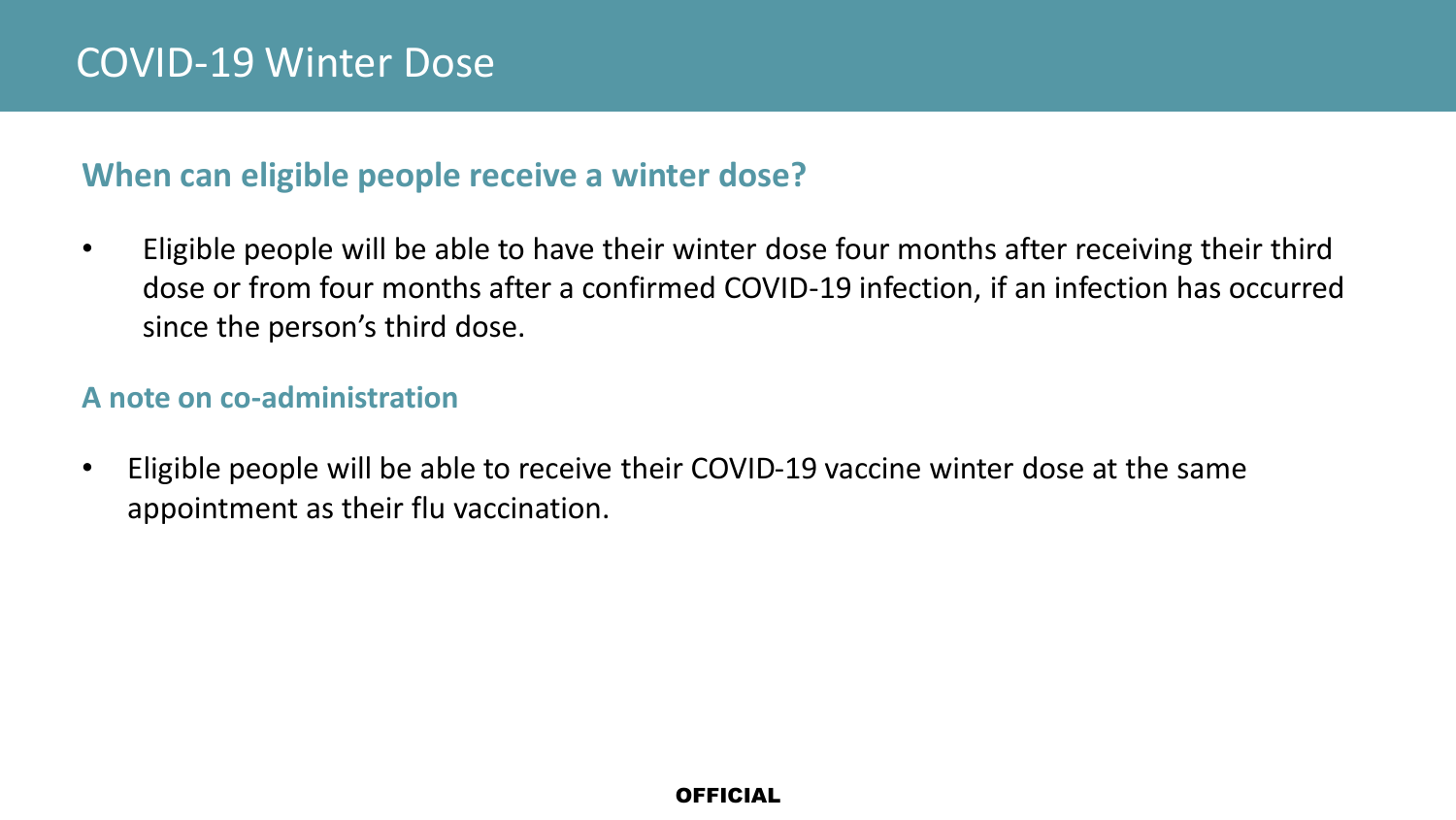### **Who is eligible??**

•5 to 11 year olds can get vaccinated at home for any of their doses if they have a disability or underlying health condition

•12 to 15 year olds can get vaccinated at home for their:

•first or second dose, and

•third dose, if they have a disability or underlying health condition

•16 to 59 year olds can get vaccinated at home for their:

•first or second dose

•third dose, if they have a disability or underlying health conditions, and

•fourth dose, if they are severely immunocompromised

•All people aged 60 and over are eligible to get vaccinated at home for their:

•first, second or third doses

•Fourth doses for people who are eligible (people aged 65 years and over or are severely immunocompromised)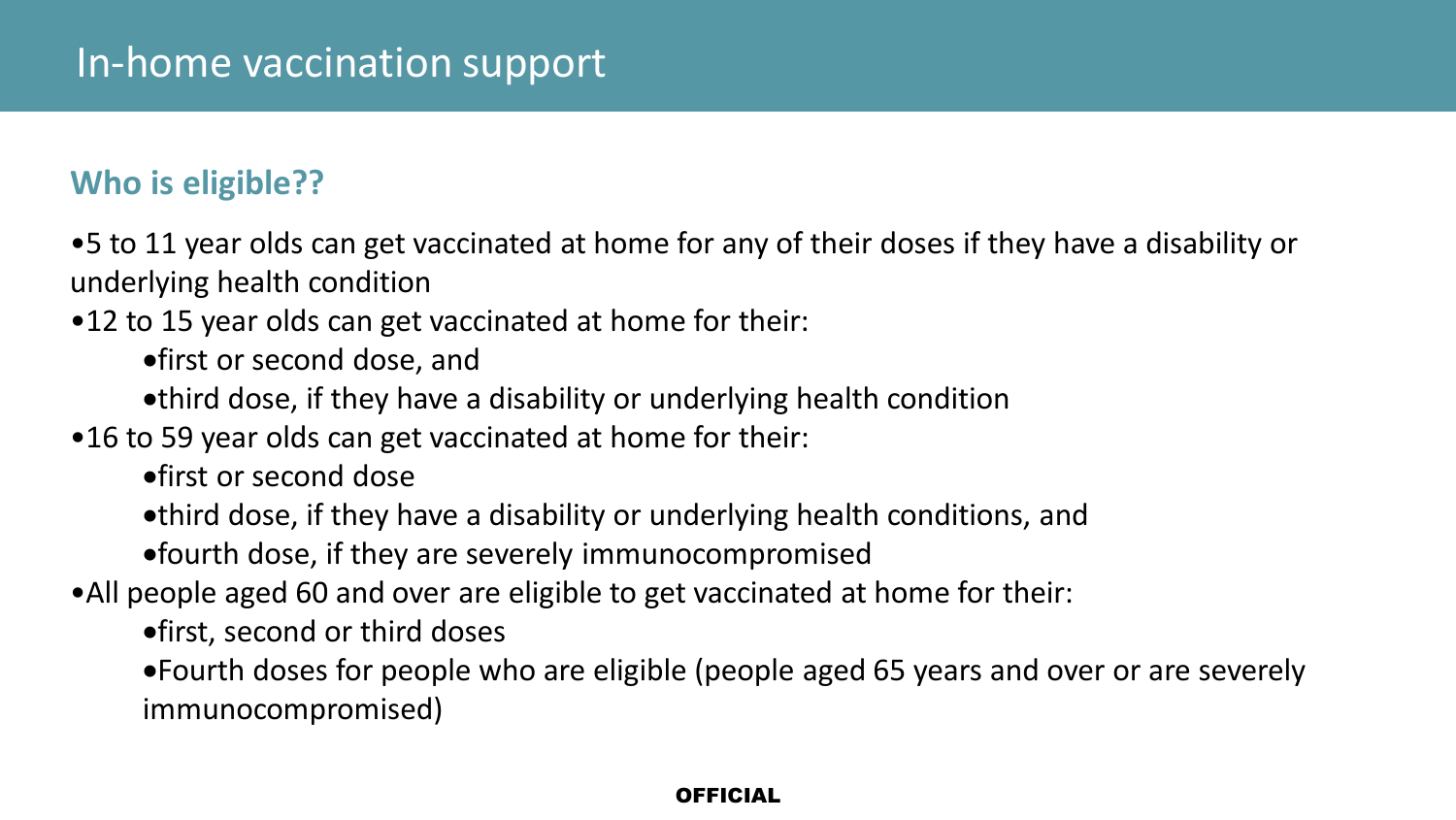# Change to the definition of COVID-19 vaccination status

- ATAGI has recommended the definition of fully vaccinated against COVID-19 **changes from 'fully vaccinated' to 'up to date'.**
- People aged 16 and over who have received all three vaccinations will now be considered up to date.
- People aged 16 and over who have **not received their third dose within six months of their previous dose will now be considered 'overdue.'**
- People aged five to 15 years will be considered up to date once a primary course of vaccination is complete.
- The change in status will not apply to international travellers arriving in Australia.

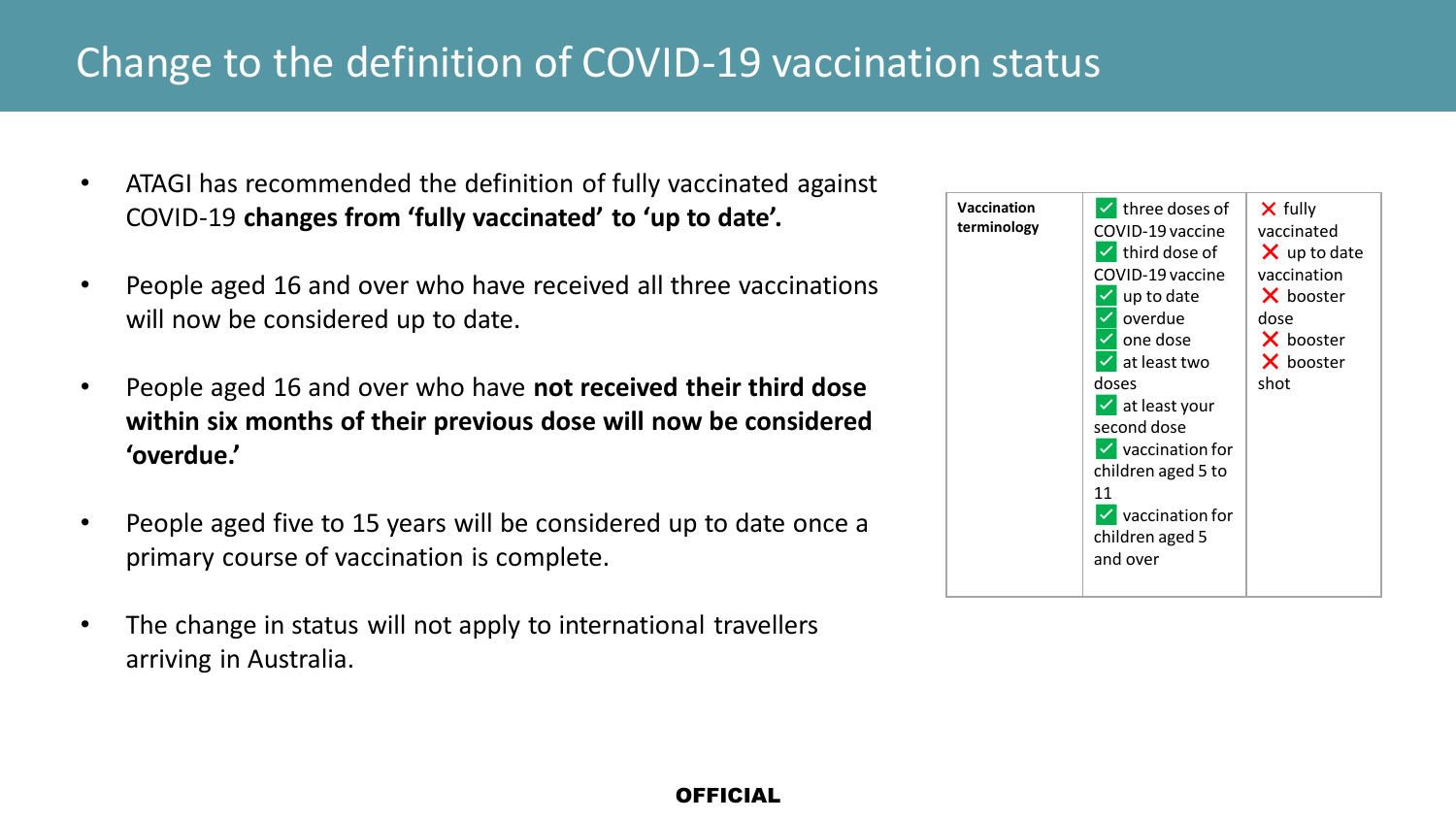# It's a Mob Thing – First Nations Health Music Festival

- OUSS Entertainment, in partnership with Victorian Aboriginal Health Service and First Peoples Health and Wellbeing are hosting a free music and health festival for members of the first nations community.
- Event is community led and organised event to help promote First Nations Health programs and projects and support First Nations businesses and artists.
- Welcome the support of General Practice promoting to Aboriginal and Torres Strait Islander patients
- Regional events to be announced shortly.

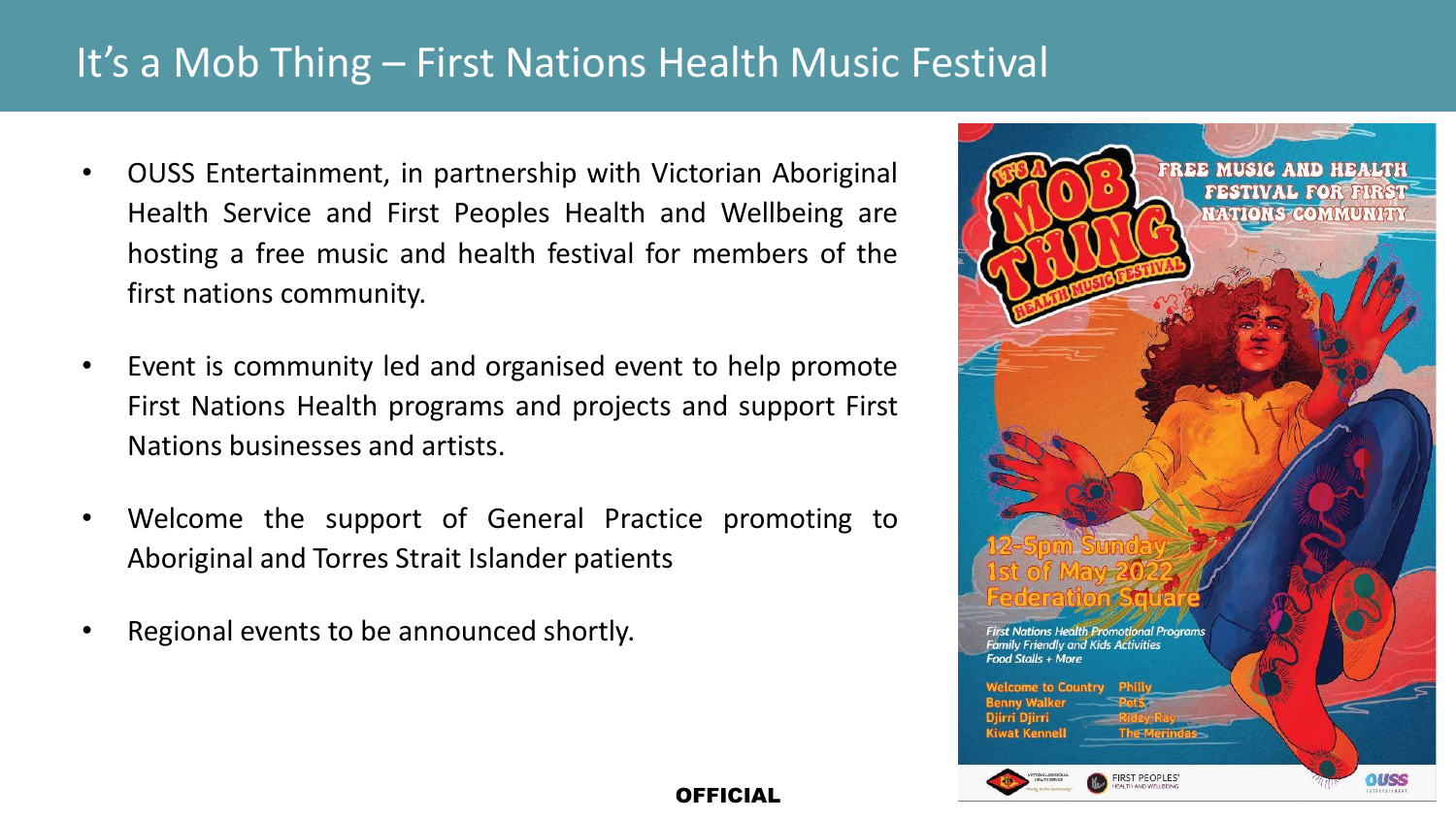# COVID-19 Vaccination Program 5-11 Parents and Guardians Survey Results

April 2022

For all enquiries on survey results please contact: [vaccinationsurvey@health.vic.gov.au](mailto:vaccinationsurvey@health.vic.gov.au)

The Department of Health would like to acknowledged the contribution of Open Advisory Pty Ltd towards the analysis of the 5-11 Survey results.



Department of Health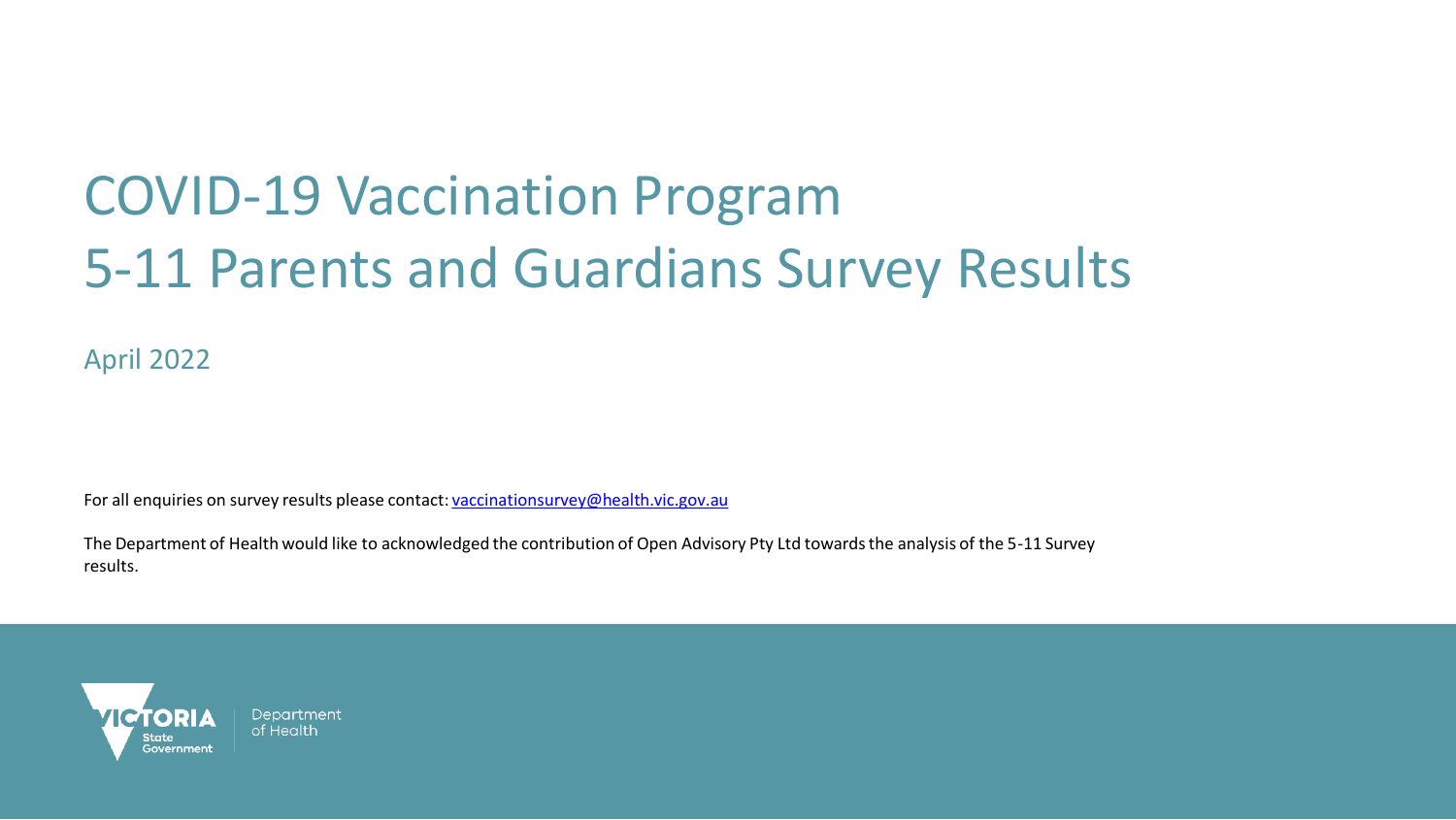## First state-wide survey of perceptions of 5-11 COVID-19 vaccinations

#### **About the Survey**

- The Department of Health launched the **first statewide survey of parent and guardian attitudes and perceptions towards COVID-19 vaccination for children aged 5-11 in Victoria**
- The data gathered in the survey will enhance the pathways and resources that support parents and guardians to make decisions about COVID-19 vaccines and vaccination services for 5-11 year olds
- The survey questions were informed by:
	- Existing best practice surveys (BAS, CARE, Burnet Institute)
	- Review of literature, sentiment and guiding World Health Organisation BeSD Conceptual framework
	- Market research questionnaires
	- Focus groups with key informants including A/Prof Margie Danchin, Priority Communities Team, and LPHUs

#### **Who**

- The survey was targeted to parents and guardians of 5-11 year old children across Victoria
- The survey underwent **Hemingway Review** in order for Grade 3 English language proficiency.
- The survey was translated in **eight priority languages** as informed by communities with low vaccination uptake and directed by the Priorities Communities Team



#### **Distribution**

- The voluntary online survey was live from **3 – 17 March 2022**
- Survey was distributed to a contact list of over **2100 Department of Health stakeholders** including Ambassadors, LPHUs, LGAs, Aboriginal and CALD sectors, and staff
- The survey was promoted on **DH social media channels** with paid advertising to increase visibility
- **DET further endorsed and distributed** the survey through school and principal networks

*Over 265,000 impressions across Facebook, Twitter, LinkedIn and Instagram*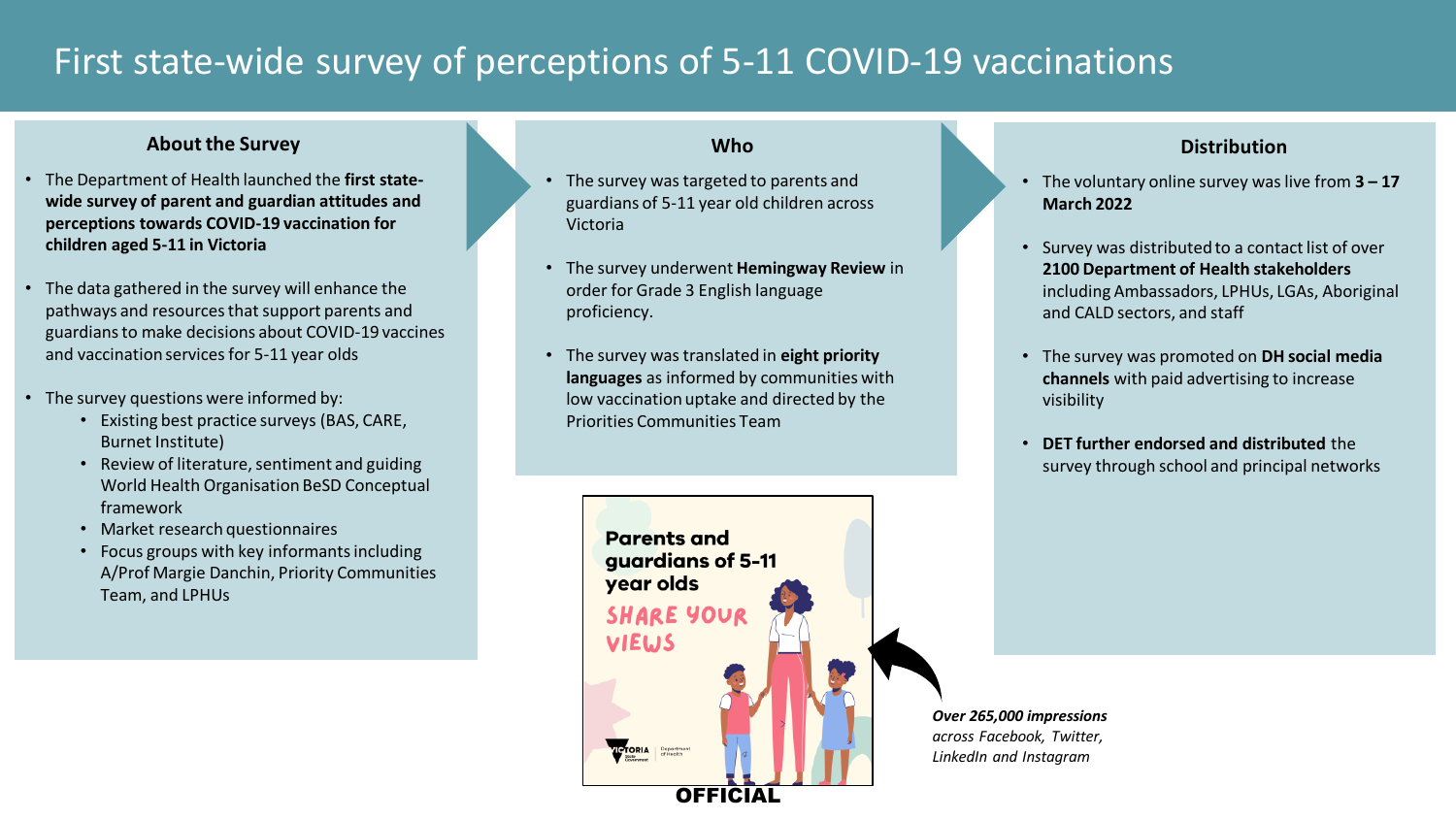## **The first Victorian survey of parent/guardian sentiment regarding COVID-19 vaccination for 5-11 year olds**



24,088 survey respondents identified that they were a parent or a carer of a child aged 5-11 and went on to complete the survey.

This represented 4.3% of the Victorian population aged 5- 11.

Demographics of the Survey Respondents who identified as having child aged 5-11<sup>1</sup>

- **70%** of respondents identified as **female**
- **89%** of respondents were **aged 30 and over**
- **71%** of responses were from **metropolitan Melbourne** with a further **20% from regional & rural Victoria**
- **7.5%** have a **child with a disability** or a medical condition that places them risk of severe COVID-19 illness
- **0.97%** identified as **Aboriginal and / or Torres Strait Islander**
- **17.8% of survey respondents spoke a language other than English** at home with a further 311 surveys completed in another language
- **15% had a child that tested positive for COVID-19** in the past month

*<sup>1</sup> Survey data includes blank responses in the denominator of percentages as questions in the survey were not mandatory*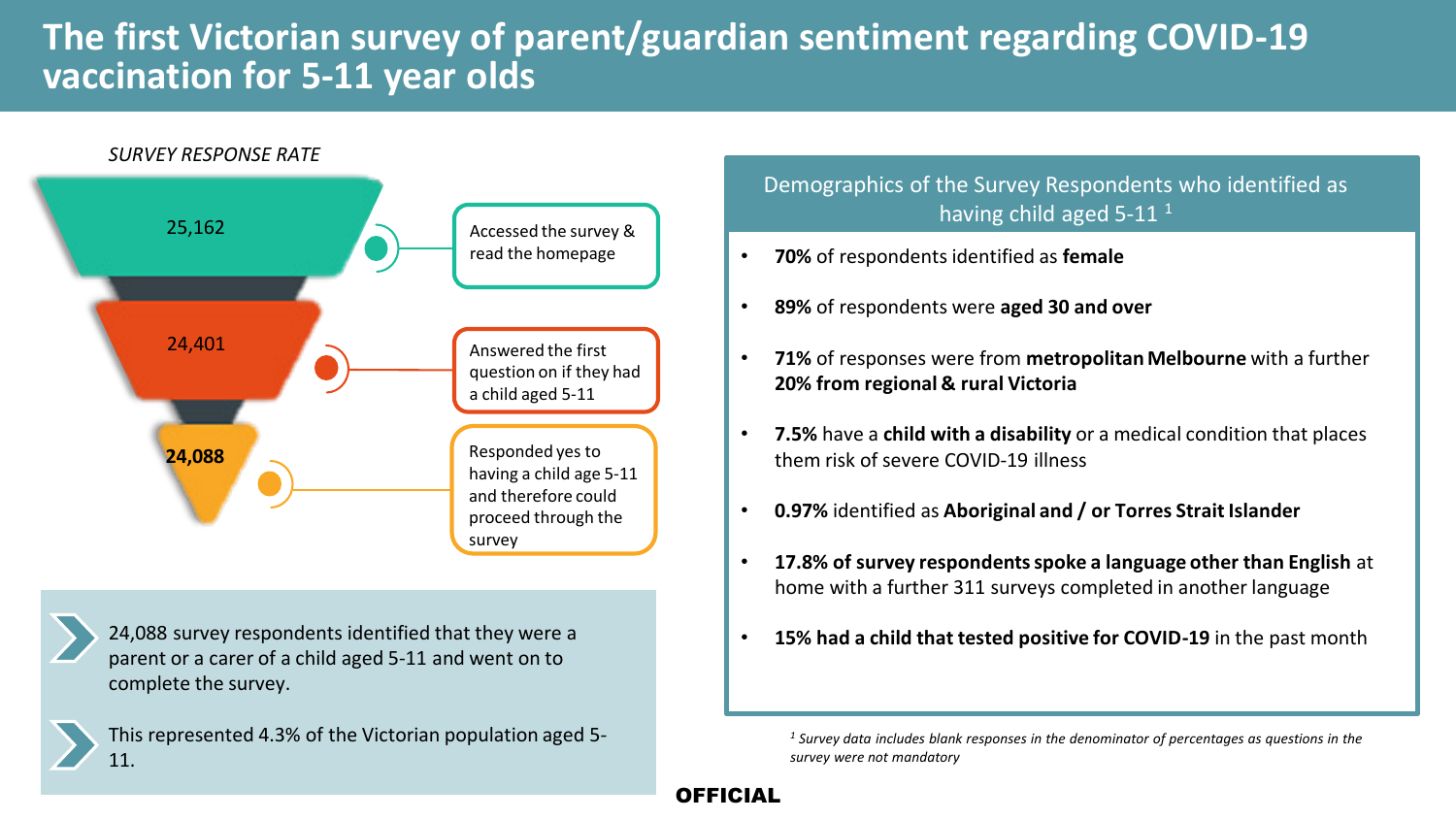# Most parents who intend to vaccinate their child have already done so



The responses largely align with the vaccination rate for the cohort, with a slight bias towards responses from parents who have vaccinated their children.

~3% of parents are reporting that they still intend to vaccinate their children. 7.8% of parents are 'not sure'

A greater proportion of Aboriginal and Torres Strait Islander parents are reporting no intention to vaccinate their children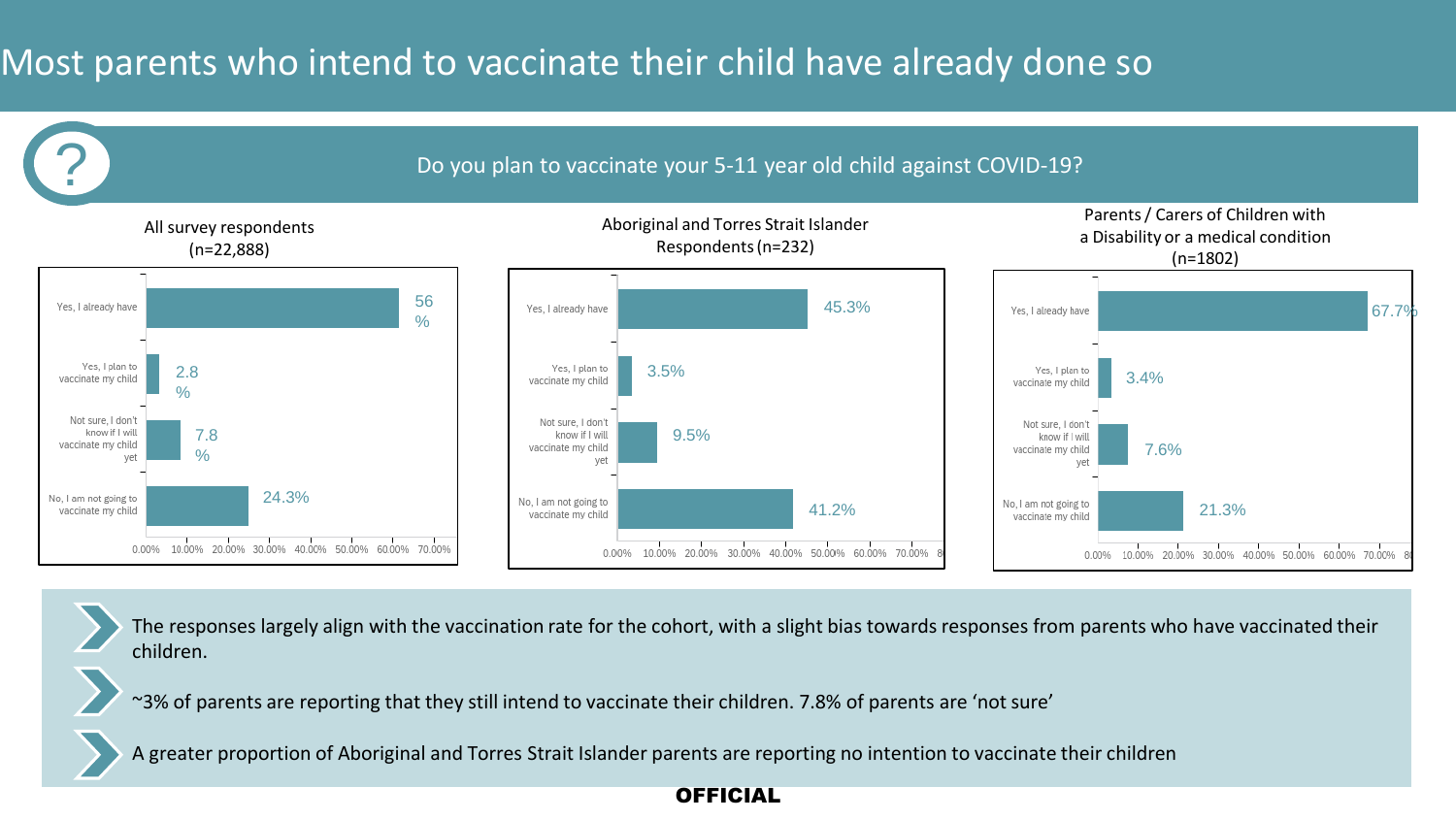### Intention to vaccinate varies across metro / regional areas and disadvantage (SEIFA)



The trend in intention to vaccinate is variable across locations with a higher proportion of responses from the least disadvantaged areas metropolitan areas "already have or intending to vaccinate their child" and higher proportions of responses "Not sure or Will not vaccinate" from the most disadvantaged areas.



A notable proportion of those who are 'not sure or will not vaccinate' can also be seen in least disadvantaged metropolitan areas

*Intention to vaccinate "Yes, I already have" or "Yes, I plan to vaccinate my child" by disadvantage area (SEIFA IRSD) and location of residence*

*Intention to vaccinate "Not sure, I don't know if I will vaccinate my child yet" or "No, I am not going to vaccinate my child" by disadvantage area (SEIFA IRSD) and location of residence*

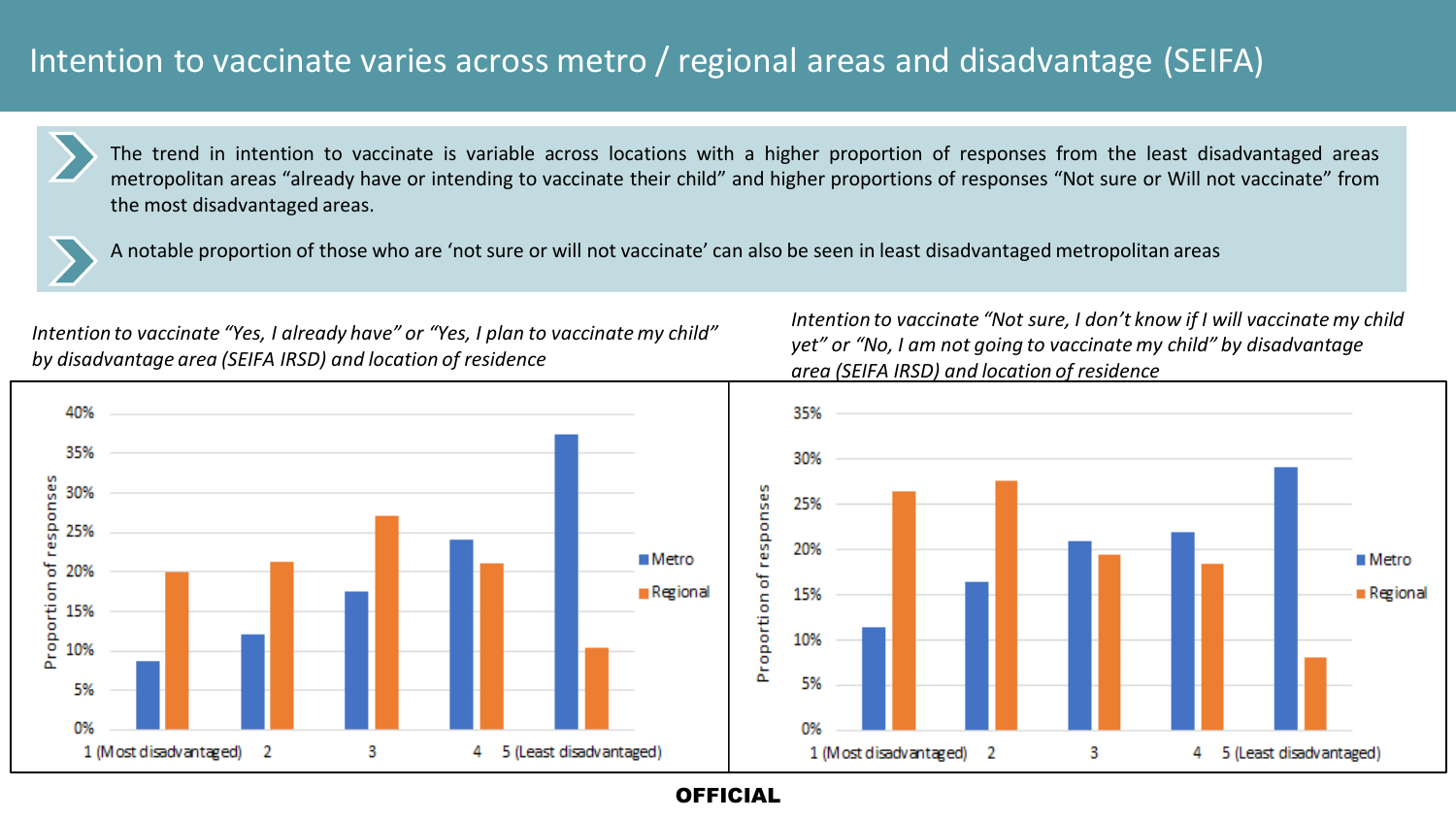# 59% of survey respondents indicated they had or planned to vaccinate their child



#### Where did survey respondents vaccinate their child?

• Majority of these respondents vaccinated their child at the **General Practice (45%)** and **State run vaccination site (36%)** 



### Did respondents find it easy to book their child's vaccination appointment?

- **75% of respondents found it easy to book their child's vaccination appointment**
- 15% of respondents did not find it easy to book a vaccination appointment, this varied by location of vaccination with 17.5% disagreeing with the statement from State-Run Centre locations and 13.7% disagreeing with it from GP or Pharmacy locations

### Did respondents feel they had enough information to feel confident to vaccinate their child?

• **86%** of survey respondents felt as though they had all the **information they needed to feel confident to vaccinate** their child



?

### What further information would make you feel more confident to vaccinate?

• Survey respondents still expressed **concern for long term safety** of the vaccine and still requested the **need for better evidence on the benefits and risks** of the vaccine as it relates to their child.

*"I am still worried about the long term side effects of the vaccination as they are unknown. I still don't know if vaccinating my child was the right decision. If I can get more information to prove that Covid-19 vaccinations are safe, I would feel more confident." (Respondent who had vaccinated their child)*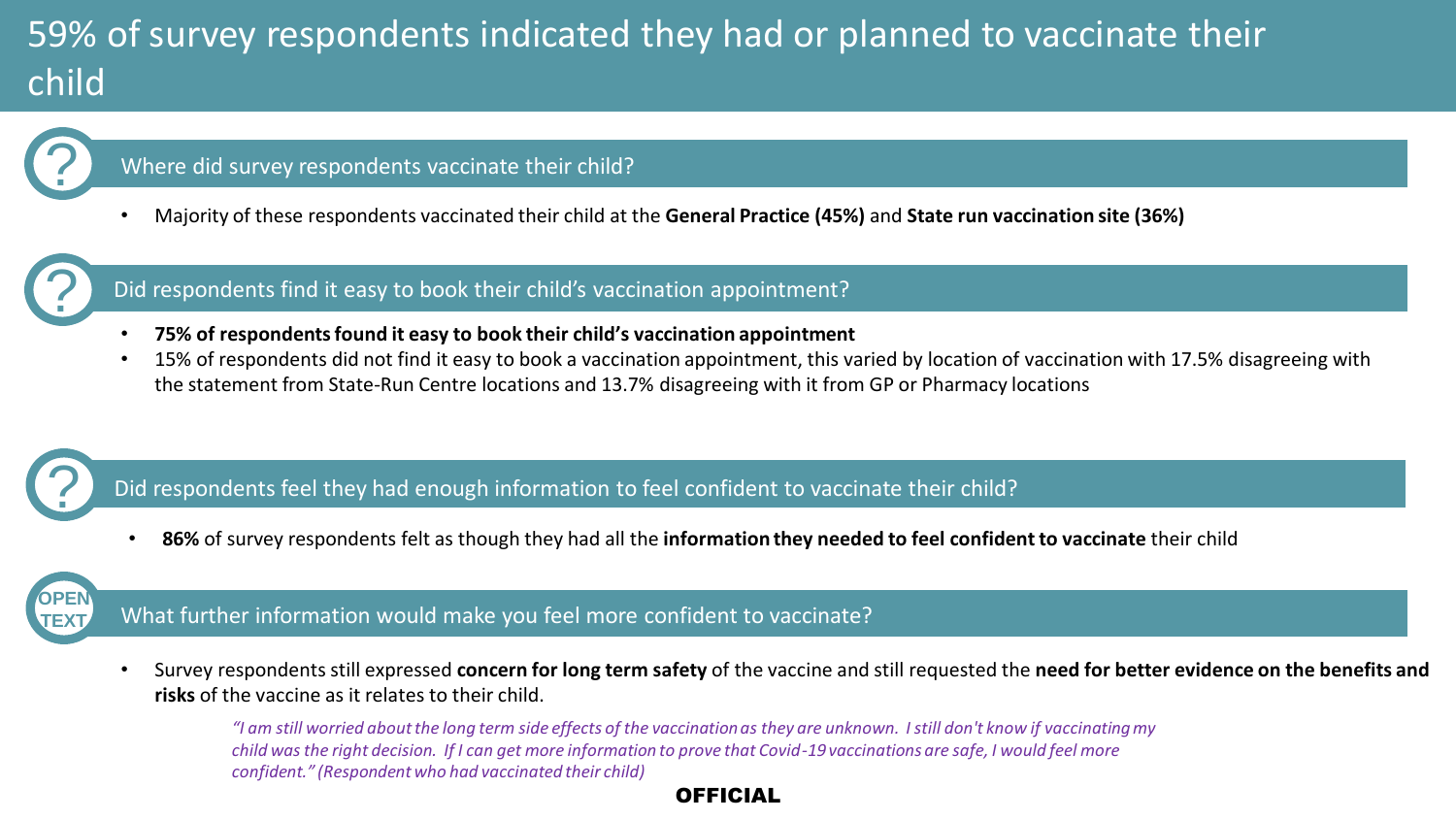### GPs and Experts were identified as the most trustworthy sources of information for those who had vaccinated and were unsure

OFFICIAL



#### **Those who have vaccinated their children or plan to**

- Health professionals and experts are highly trusted, as well as the Government Website
- Highly trusted resources include those of Royal Children's, Murdoch Research, ABC and Coronacast/ Dr Norman Swan

*"RCH did great panel talks posted on their FB page that I referred to." (Respondent who had vaccinated their child)*

#### **Those who are unsure:**

- For those who are unsure, health professionals and experts are still the mostly highly trusted
- Trust in government website is slightly lower than for those who have vaccinated their children

*"Why would I vaccinate my child from covid when I have seen children catch covid and nothing happens to them. That's ridiculous in my eyes." (Respondent who was unsure about vaccinating their child)*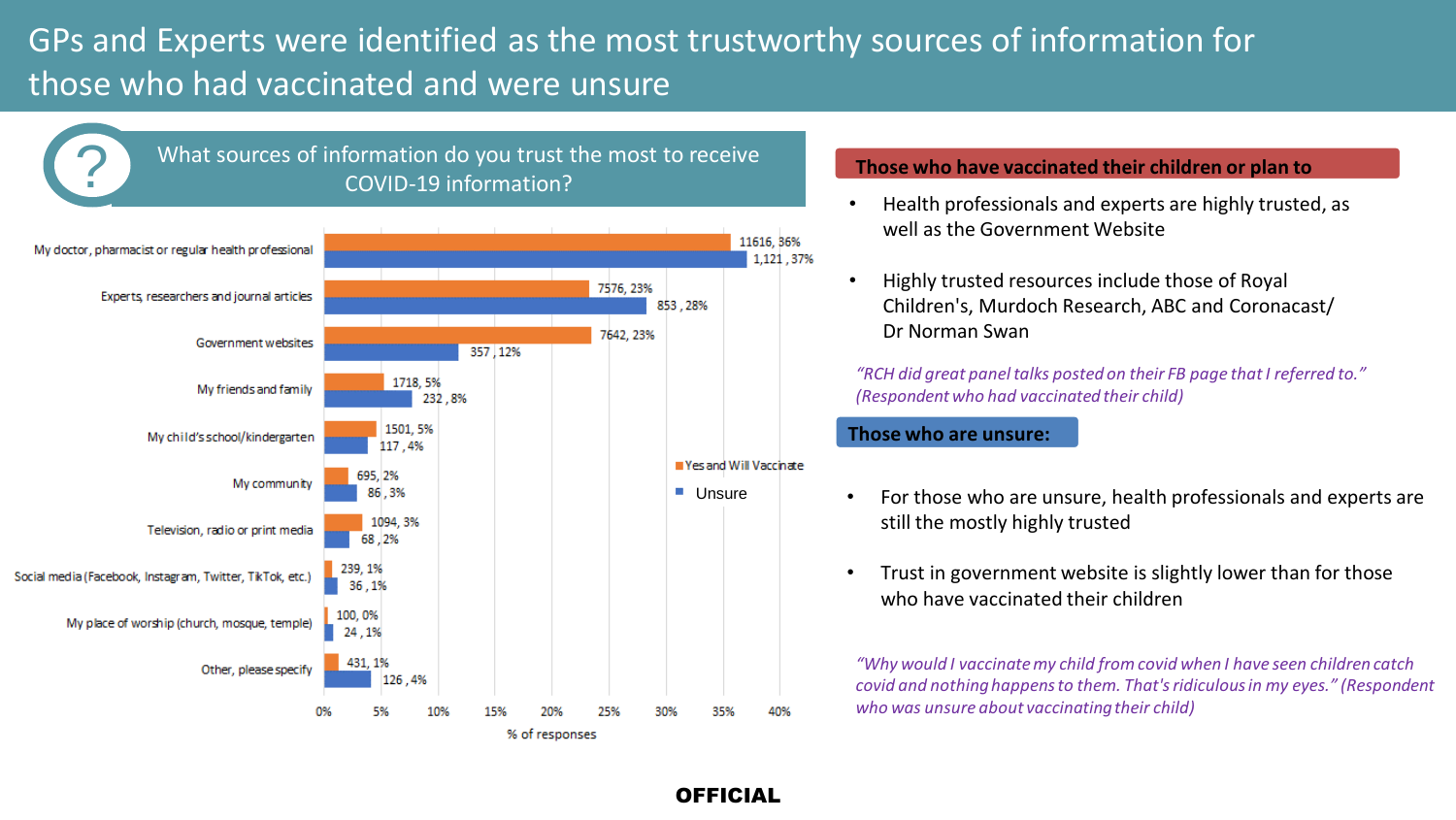### For those who are unsure (8%), a range of information was needed to make people feel more confident to vaccinate the child



Survey respondents who were unsure about the decision to vaccinate their child, motivation was driven by **personal experiences with COVID-19**, and questions on **effectiveness of the vaccine** at reducing disease transmission. **Many perceive that the risk of the side-effects of the vaccine are greater than the risk of COVID-19 illness for their child.**

OFFICIAL

*"Why would I vaccinate my child from covid* when *I have seen children catch covid and nothing happens to them. That's ridiculous in my eyes."*

- Information from experts and health professionals about my specific concerns about vaccination (52%)
- Information about the sickness in children caused by COVID-19 (45 %)
- Information about how effective the COVID-19 vaccines are (43%)
- Information about how vaccination works when a child has already had COVID-19 (42%)

Factors that would make parents more confident Access actions identified that could make it easier to vaccinate their child

- Improving the access to vaccination outside of school and work hours
- Aligning vaccination programs with school vaccination programs, and conducted during school hours
- Increasing access close to where people live or work

Free text comments supported the finding that **access and convenience are not the key barriers for most of these parents**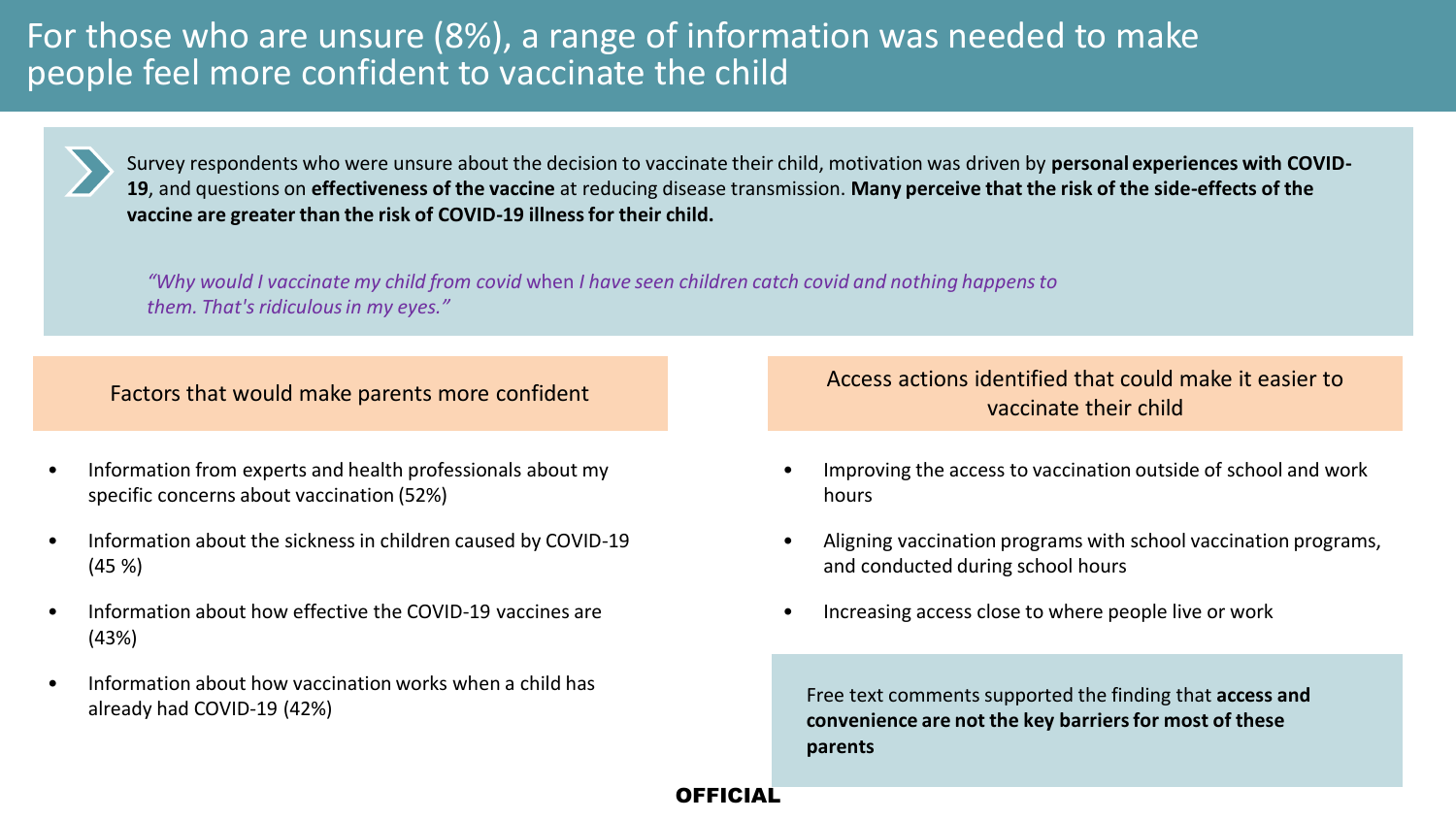# 24% of respondents do not want to vaccinate their child

Why did you choose not to vaccinate your child?



**Concerns about long term side effects**, and **beliefs about the severity of COVID-19 in children** are the main reasons given by parents who report they will not vaccinate their children

When asked if anything could motivate them to vaccinate their child majority felt *"nothing will change my mind"* to vaccinate their child. Some raised **longer term safety data**, **Novavax availability** and **understanding the impact of COVID-19 sickness in children** were perceived as motivational factors to get their child vaccinated.

**Government mistrust** was prevalent across many open text responses.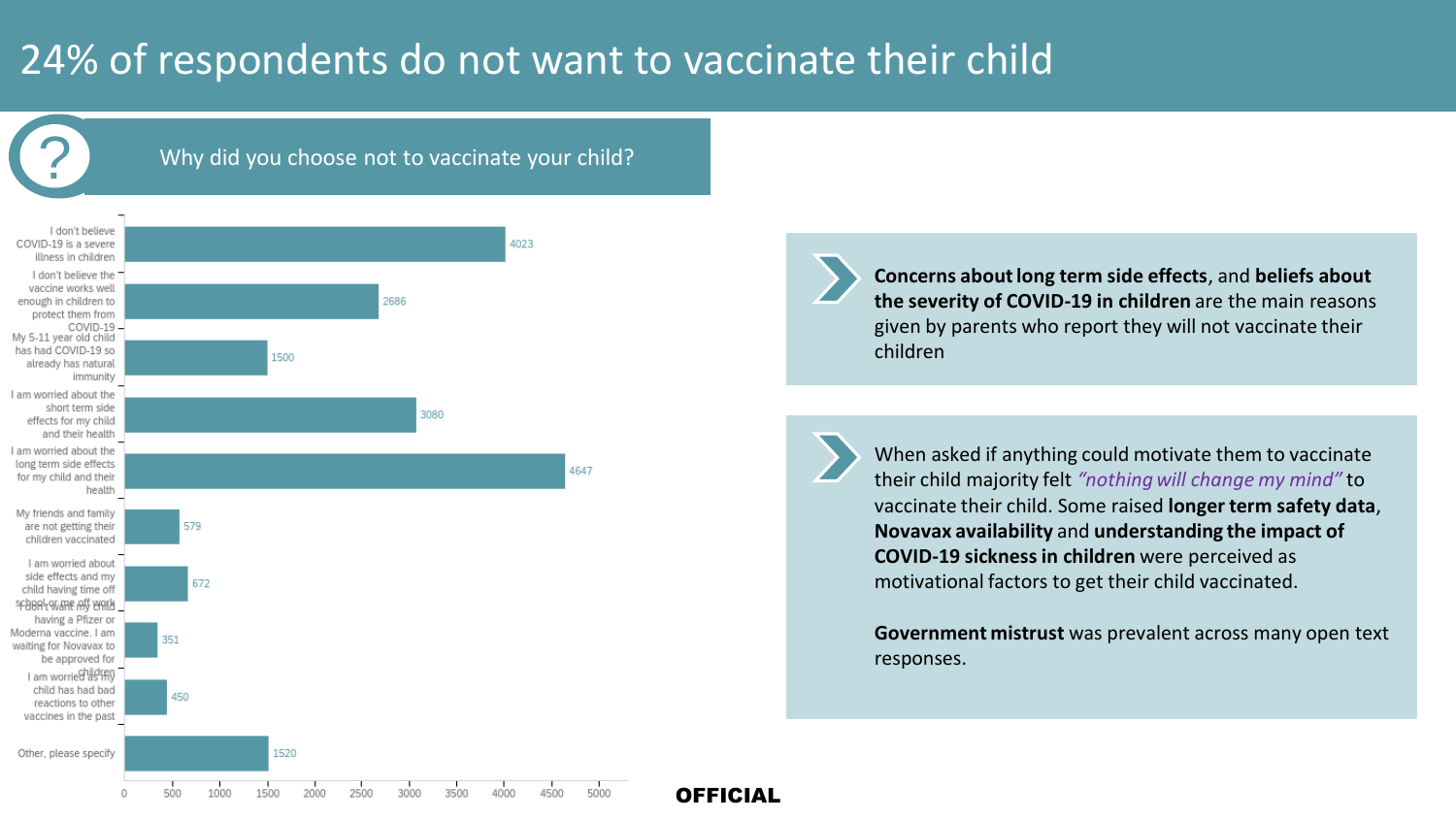- The results from the survey have highlighted the value and importance of building **trust and confidence**
- Further information on **vaccine effectiveness and safety** were identified as primary drivers to motivate parents and carers to vaccinate their child **for those who have already vaccinated and unsure whether to vaccinate their child**
- The survey has identified a clear role for **experts and health professionals**, especially in primary care, to deliver vaccinations and provide **accessible, consistent and transparent information and advice about vaccinations.**
- The survey has also highlighted for those who are unsure and who will not vaccinate challenges with **joint-decision making among parents/guardians and the desire for non-mRNA vaccines** (i.e., Novavax)
- The results have noted an **increasing mistrust in government as intention to vaccinate decreases**
- **Intention to vaccinate varies across regional / metropolitan areas and SEIFA locations**. Noting respondents from higher areas of disadvantage are more likely to not vaccinate their child
- To the Department of Health's knowledge this is the **first state-wide survey of** parents and guardian sentiment regarding COVID-19 Vaccination for 5-11 year old children